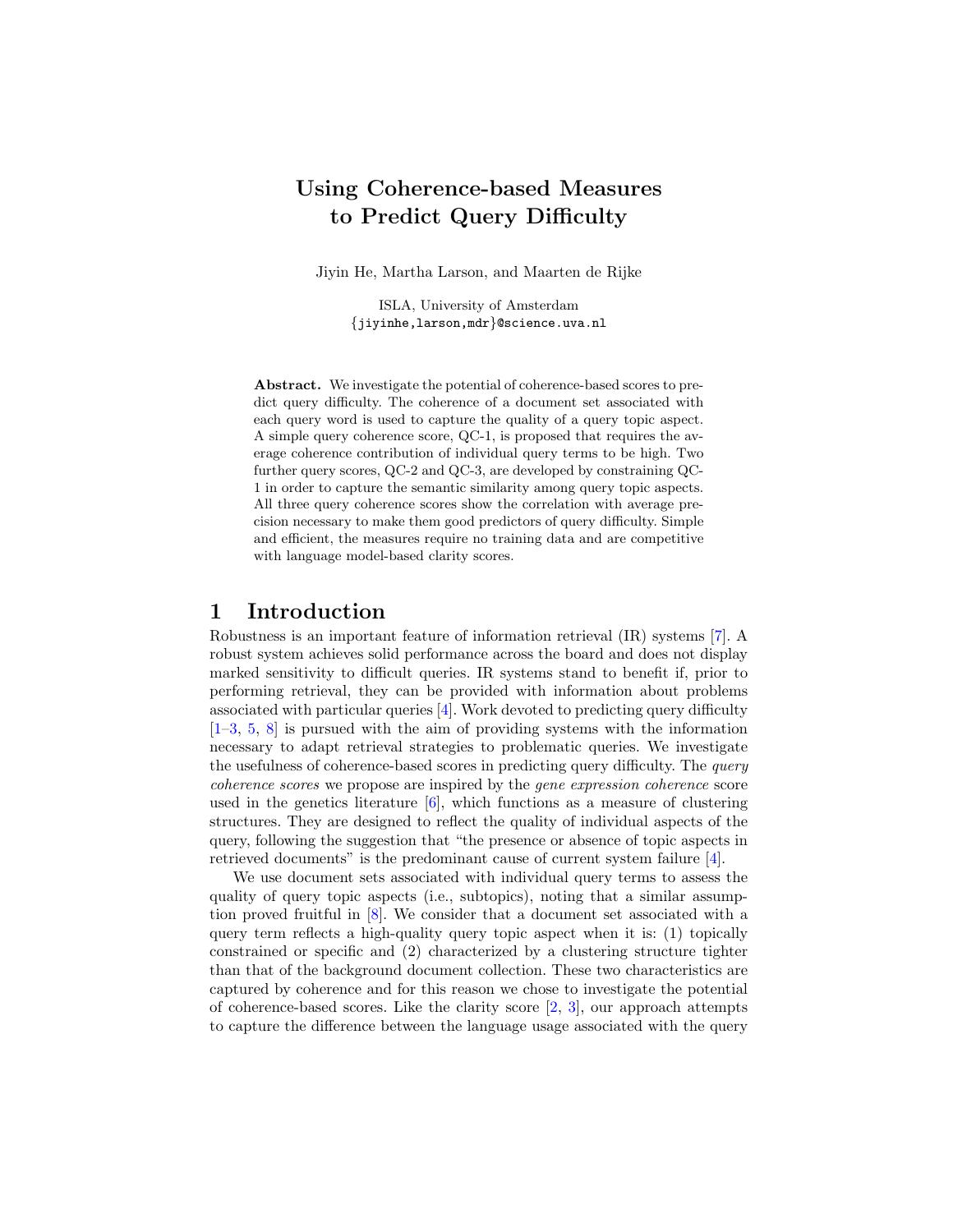and the language usage in the background collection. Our approach promises low run-time computational costs. Additionally, our query coherence scores do not require training data as is the case with the method proposed in  $[8]$ .

We propose three query coherence scores. The first query coherence score, QC-1, is an average of the coherence contribution of each query word and has only the effect of requiring that all query terms be associated with high-quality topic aspects. This score is simple and efficient. However, it does not require any semantic overlap between the contributions of the query words. A query topic composed of high-quality aspects would receive a QC-1 score even if those aspects were never reflected together in a collection document. Hence, we develop two further scores, which impose the requirement that, in addition to being associated with high-quality topic aspects, query words must be topically close. The second query coherence score, QC-2, adds a global constraint to QC-1. It requires the union of the set of documents associated with each query word to be coherent. The third score, QC-3, adds a proximity constraint to QC-1. It requires the document sets associated with individual query words to exhibit a certain closeness. QC-2 and QC-3 require more computational effort than QC-1, but fail to demonstrate an improved ability to predict query difficulty.

The next section further explains our coherence-based scores. After that we describe our experiments and results. We conclude with discussion and outlook.

### 2 Method

Given a document collection C and query  $Q = \{q_i\}_{i=1}^N$ , where  $q_i$  is a query term,  $q_i$  is the set of documents associated with that query word, i.e., the set of documents that contain at least one occurrence of the query word. The coherence of  $R_{q_i}$  reflects the quality of the aspect of a query topic that is associated with query word  $q_i$ . The overall query coherence score of a query is based on a combination of the set coherence contributed by each individual query word. Below, we first discuss set coherence and then present our three query coherence scores.

#### 2.1 The coherence of a set of documents

The coherence of a set of documents is defined as the proportion of "coherent" pairs of documents in the set. A pair of documents is "coherent" if the similarity between them exceeds a given threshold. Formally, given a set of documents  $D = \{d_i\}_{i=1}^M$  and threshold  $\theta$ , we have

$$
\delta(d_i, d_j) = \begin{cases} 1 & \text{if } similarity(d_i, d_j) \ge \theta, \\ 0 & \text{otherwise.} \end{cases} \quad i \neq j \in \{1, \dots, M\} \tag{1}
$$

where the similarity between documents  $d_i$  and  $d_j$  can be any similarity metric; here we use the cosine similarity as an example. The *coherence* of the document set D is defined as

$$
SetCoherence(D) = \frac{\sum_{i \neq j \in \{1, \ldots, M\}} \delta(d_i, d_j)}{M(M-1)}.
$$
\n(2)

Set coherence is a measure for the relative tightness of the clustering of a specific set of data with respect to the background collection. In a random subset drawn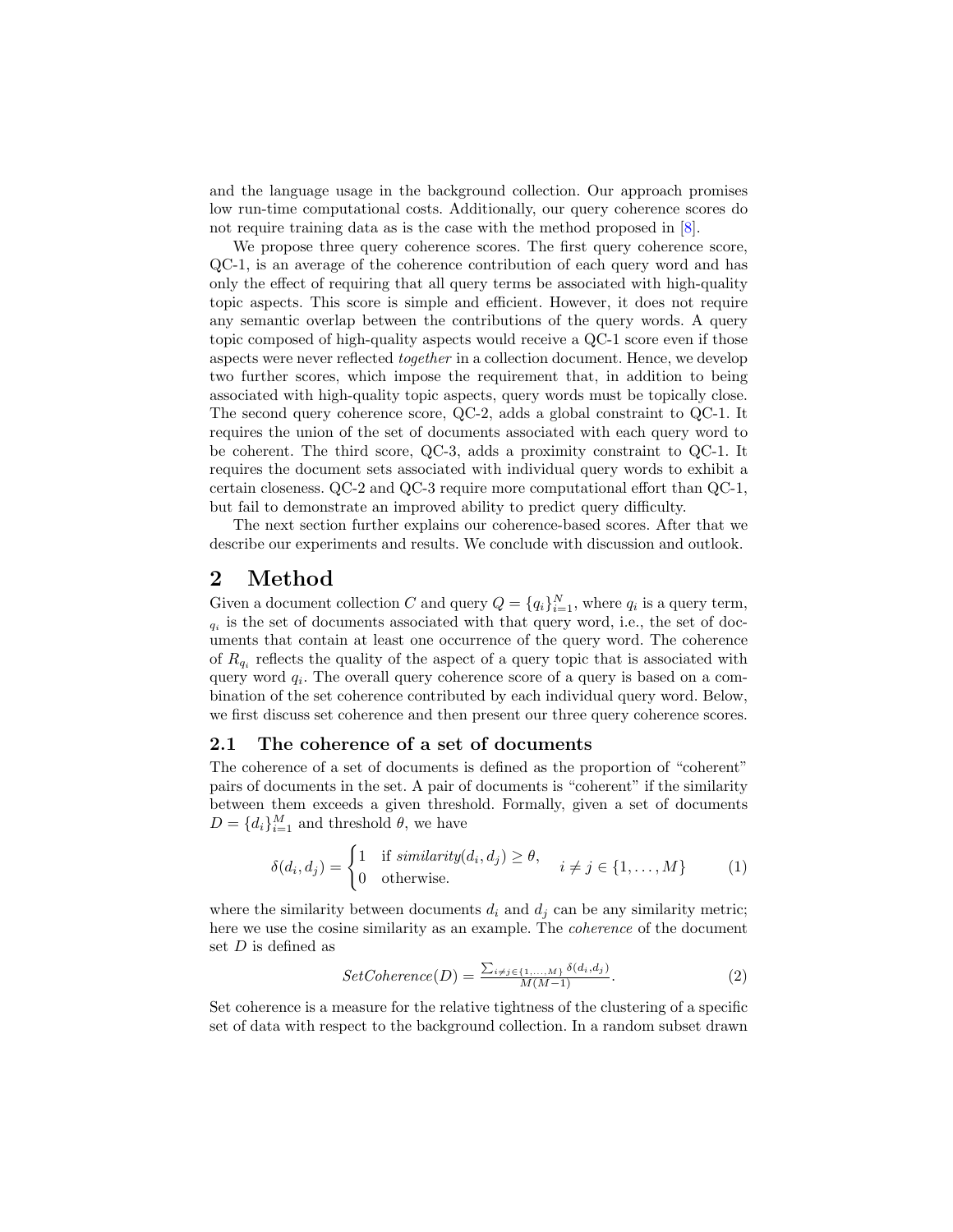

<span id="page-2-0"></span>Fig. 1. Distribution of document similarities from subsets of TREC AP89+88. (A)–(C) Randomly sampled 50, 100, and 500 documents, respectively; (D)  $R_Q$  determined by query21,  $SetCoherence(R_{Q21}) = 0.8483$ ;  $AP(Q21)=0.1328; (E)$   $R_Q$  determined by query57,  $SetCoherence(R_{Q57})$  = 0.7216; AP(Q57)=0.0472; (F) R determined by query75,  $SetCoherence(R_{Q75}) =$  $0.2504$ ; AP(Q75)= $0.0027$ .

from a document collection, few pairs of documents have high similarities. Plots A, B, and C in Figure [1](#page-2-0) show that pairs having similarity scores higher than the threshold  $\theta$  (the vertical line) are proportionally rare cases in a random sample, independently of sample size. Plots D, E and F show the distribution of document similarities for a collection subset associated with a one-word query, which we use to illustrate the properties of the  $R_{q_i}$ , the collection subset associated with a single query word  $q_i$ . Plots D, E, and F are ordered by decreasing coherence score, which can be seen to correspond to an increasing proportion of dissimilar document pairs. Plot F approaches the distribution of the random samples from the background collection. Initial support for the legitimacy of our approach derives from the fact that across these three queries decreasing set coherence of  $R_{q_i}$  corresponds to decreasing average precision.

#### 2.2 Scoring queries based on coherence

For a given query  $Q = \{q_i\}_{i=1}^N$ , we propose three types of query coherence scores. The first requires that each query word have a high contribution to the coherence of the query. This score reflects the overall quality of the aspects of a topic.

#### QC-1 Average query term coherence:

$$
QC-1(Q) = \frac{1}{N} \sum_{i=1}^{N} SetCoherence(R_{q_i}),
$$
\n(3)

where  $SetCoherence(R_{q_i})$  is the coherence score of the set  $R_{q_i}$  determined by the query word  $q_i$ . This score is simple, but leaves open the question of whether query aspects must also be semantically related. Therefore, we investigate whether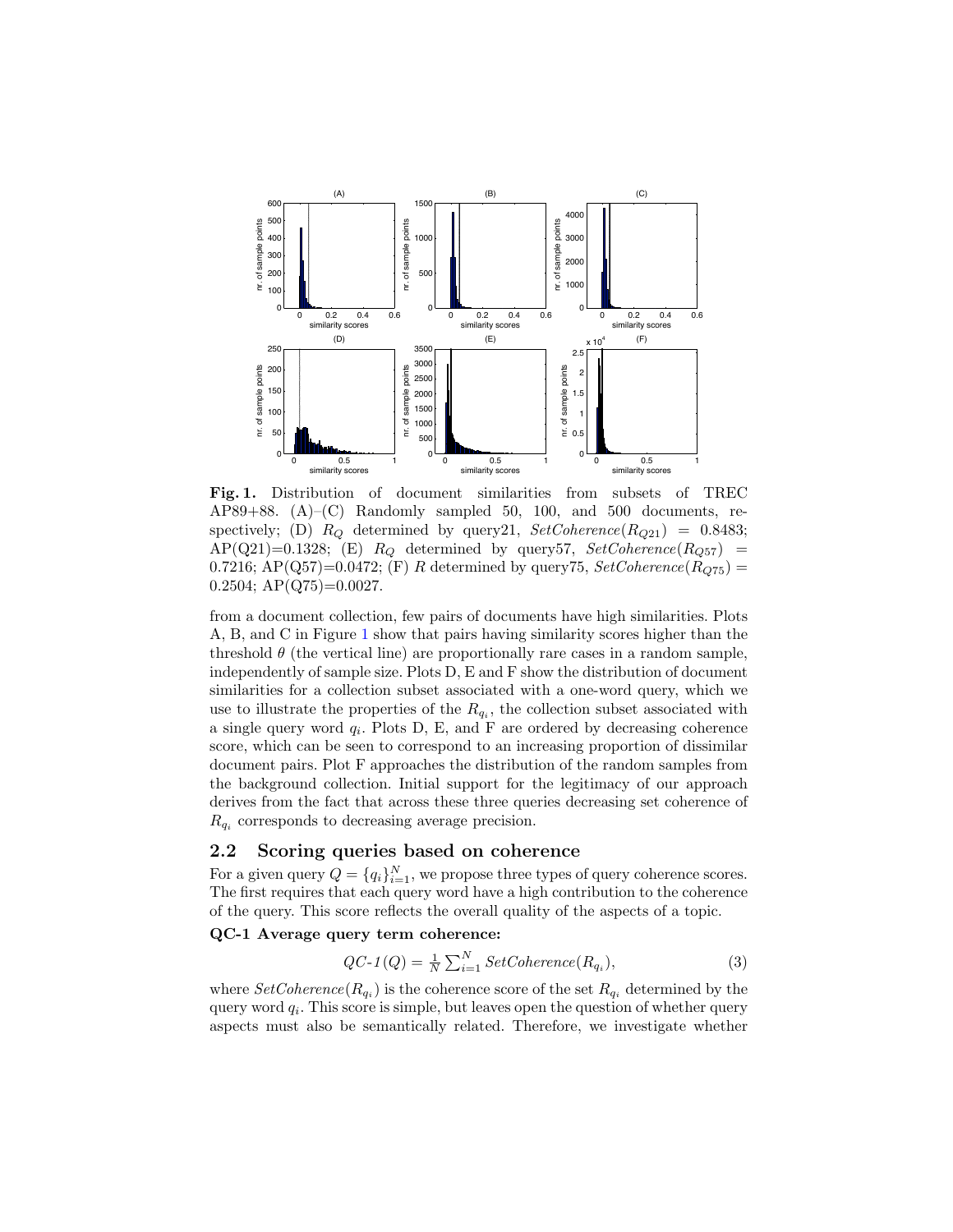QC-1 can be improved by adding limitations that would force the  $R_{q_i}$ 's to be semantically constrained. The second query coherence score adds a constraint on global coherence, multiplying QC-1 by the coherence of  $R_Q = \bigcup_{i=1}^N R_{q_i}$ .

QC-2 Average query term coherence with global constraint:  $QC - 2(Q) = SetCoherence(R_Q)\frac{1}{N}\sum_{i=1}^{N} SetCoherence(R_{q_i})$  $(4)$ 

The third query coherence score adds a constraint on the proximity of the  $R_{q_i}$ 's, multiplying QC-1 by the average of the closeness of the centers of the  $R_{q_i}$ 's.

QC-3 Average query term coherence with proximity constraint:

$$
QC-3(Q) = \frac{S}{N} \sum_{i=1}^{N} SetCoherence(R_{q_i})
$$
\n(5)

$$
S = \frac{\sum_{l \neq k}^{N} Similarity(c(q_k), c(q_l))}{N(N-1)}
$$
(6)

where S is the mean similarity score of each pair of cluster centers of the  $R_{q_i}$ 's. Below, we compare the performance of these three query coherence scores.

## 3 Evaluation

We run experiments to analyze the correlation between the proposed query coherence scores and the retrieval performance. Following [\[2\]](#page-4-7), TREC datasets AP88 and AP89 are selected as our document collection. We use TREC topics 1–200 with the "title" field. The threshold  $\theta$  is determined heuristically: we randomly sample different numbers of documents from the collection, and take the mean of the similarity scores at the top 5% of each sampled document set as the value of θ. For large sets R (e.g., > 10,000 documents), we approximate the SetCoherence by using the "collection" score (the threshold  $\theta$ ); a set R with many documents has a SetCoherence similar to the collection.

We use Spearman's  $\rho$  to measure the rank correlation between the coherence score and the average precision (AP). The higher this correlation, the more effective the scoring method is in terms of predicting query difficulty. Different retrieval models are applied so as to show stability across models.

Table [1](#page-4-8) shows that all three coherence scores have significant correlation with AP. However, QC-2 and QC-3 do not have a substantially stronger predictive ability than QC-1, though they take the semantic relation between query words into account. Since the coherence score is the proportion of the "coherent pairs" among all the pairs of data points, and the similarity score can be pre-calculated without seeing any queries, the run-time operation for QC-1 is a simple counting. The same holds for QC-2, but with more effort for the extra term  $R_Q$ . Both are much easier to compute than QC-3, which requires the calculation of the centers of the  $R_{q_i}$ 's. Therefore, taking into account its computational efficiency, QC-1 is the preferred score. QC-1 is also more efficient at run time than other methods such as the clarity score [\[2\]](#page-4-7) and has competitive prediction ability; see Table [2.](#page-4-9)

# 4 Conclusions

We introduced coherence-based measures for query difficulty prediction. Our initial experiments on short queries, reported here, show that the coherence score has a strong positive correlation with average precision, which reflects the